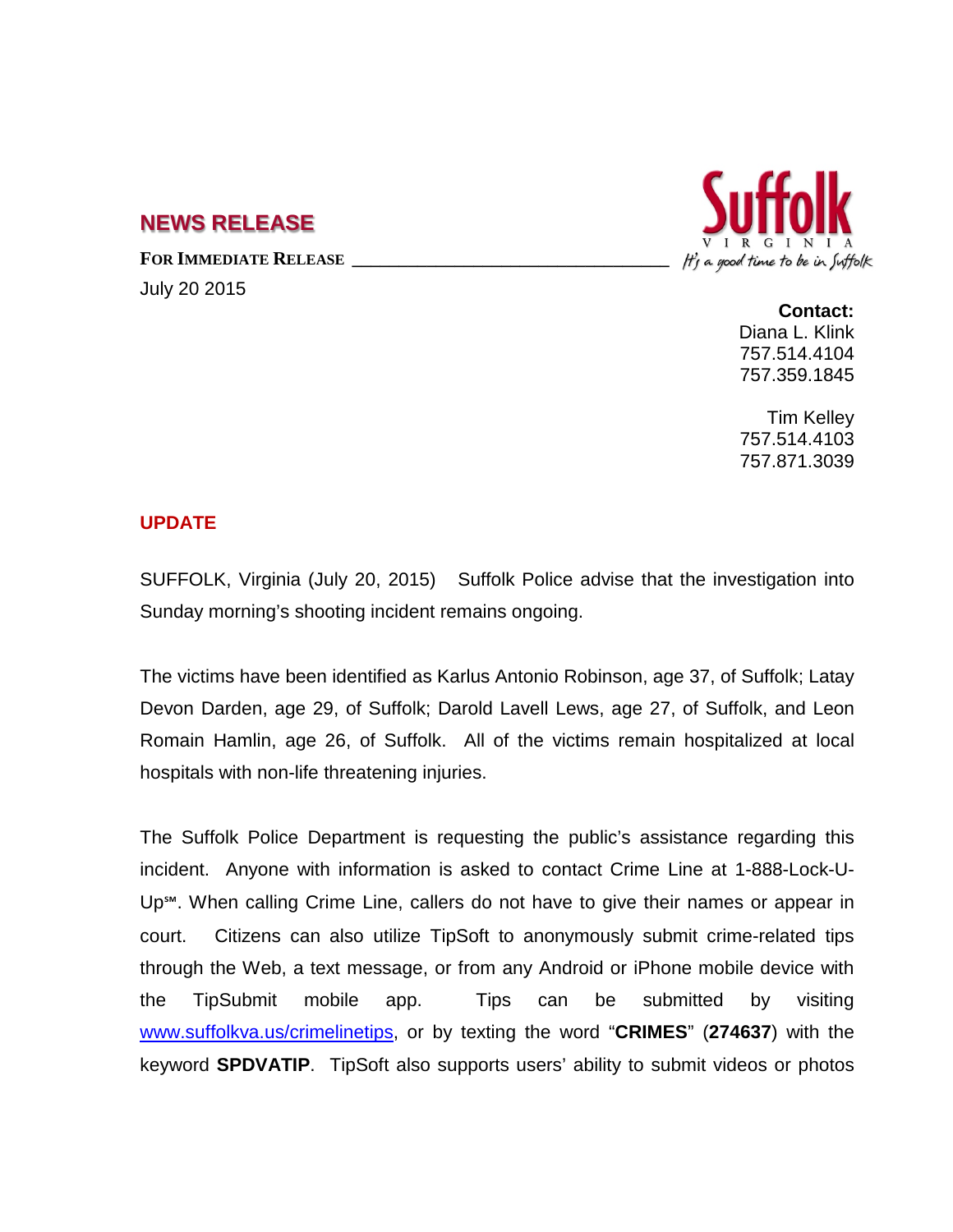using the TipSoft mobile app. If information leads to an arrest, the caller or "tipster" could qualify for a reward of up to \$1,000.

## **UPDATE**

SUFFOLK, Virginia (July 19, 2015) Suffolk Police continue to investigate today's early morning shooting. The four adult male victims suffering from gunshot wounds were transported to local hospitals shortly after the shooting for treatment for non-life threatening injuries. Three of the victims received medical assessment and treatment by Suffolk Fire & Rescue personnel at the scene.

At this time, no suspect has been identified and the investigation is ongoing. No additional information is available.

Anyone with information is asked to contact Crime Line at 1-888-Lock-U-Up℠. When calling Crime Line, callers do not have to give their names or appear in court. Citizens can also utilize TipSoft to anonymously submit crime-related tips through the Web, a text message, or from any Android or iPhone mobile device with the [TipSubmit](http://www.tipsoft.com/index.asp?P=TipSubmitMobile)  [mobile app.](http://www.tipsoft.com/index.asp?P=TipSubmitMobile) Tips can be submitted by visiting [www.suffolkva.us/crimelinetips,](http://www.suffolkva.us/crimelinetips) or by texting the word "**CRIMES**" (**274637**) with the keyword **SPDVATIP**. TipSoft also supports users' ability to submit videos or photos using the TipSoft mobile app. If information leads to an arrest, the caller or "tipster" could qualify for a reward of up to \$1,000.